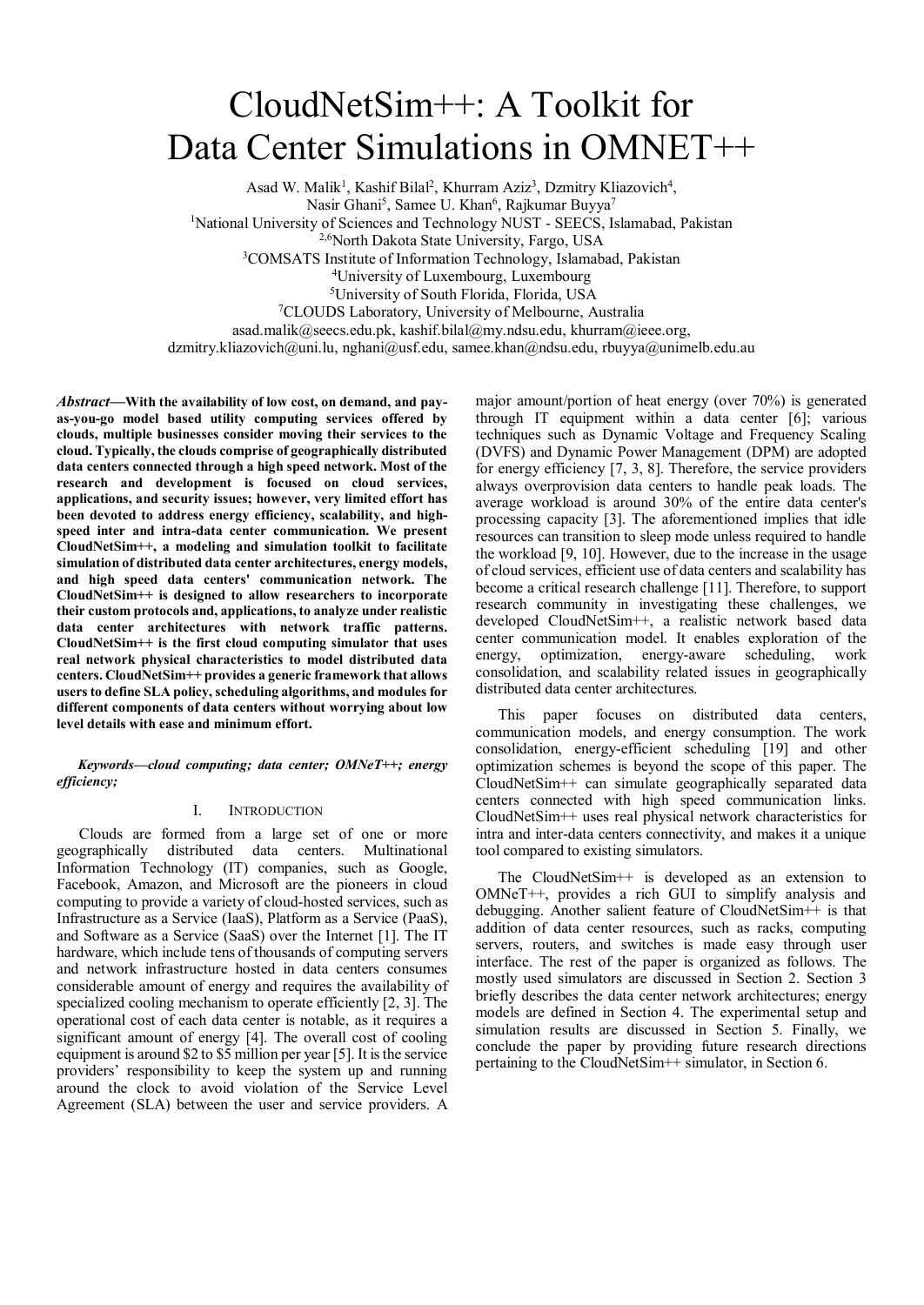# II. RELATED WORKS

This section provides a brief description of the most commonly used simulators. CloudSim [12] is the most widely known Cloud computing simulator. CloudSim is an event based simulator implemented in JAVA. CloudSim can model network components like switches, but it lacks the implementation of physical network properties. Alternatively, DartCSim+ [13] is developed as an extension of CloudSim that supports communication delays. Similarly, NetworkCloudSim [14] is proposed as an extension of CloudSim to remove the limitations and provide support for Cloud environment running different type of applications that can communicate with each other through message exchange. GreenCloud [15] is a relatively new simulator compared to CloudSim, built on top of NS2 [18]. GreenCloud was a collaborative project of University of Luxembourg and North Dakota State University. The GreenCloud simulator uses packet level communication model to simulate complex simulation models. Bilal et al. designed a data center simulator to analyze the network behavior of various data center network architectures [20, 21, 24]. However, the authors did not explore the distributed data centers. iCanCloud [16] and CloudNetSim is designed to perform Cloud simulations, it is build on the top of OMNeT++. iCanCloud allows users to measure the cost and performance of their applications running on different hardware; whereas CloudNetSim is designed to study resource management and scheduling algorithms. GreenCloud, CloudNetSim and iCanCloud are not designed to support distributed data center models.

## III. THE CLOUDNETSIM++ SIMULATOR

The goal of the cloud computing paradigm is to utilize the computing power of the data centers, which is considered as a replacement for office-based computing. However, to process large amounts of data, a significant amount of energy is required that is utilized by servers, switches, communication links, and cooling equipment. To efficiently utilize energy, several techniques are adopted, such as sleep scheduling and virtualization [22]. In CloudNetSim++, we present flexible data center models and compute detailed energy utilization of three components: (a) servers, (b) communication links, and (c) the data center infrastructure, such as router and switches.

CloudNetSim++ also introduces the concept of distributed data centers, connected with physical network, where simulation of geographically distant data centers can be carried out by connecting the core nodes of the data centers through various topologies. Heterogeneity in data center, architectures is also supported. The CloudNetSim<sup>++</sup> is designed in a modular fashion to allow researchers to explore different aspects of data center models through diverse traffic patterns. CloudNetSim++ is the first distributed data center simulator, developed over OMNeT++ and use real physical network properties for communication. The graphical user interface of communication. The graphical user interface of CloudNetSim++ is shown Fig. 1.

The CloudNetSim++ simulator offers a possibility to add more racks; and extend network topology by adding switches at the aggregation and core levels. One of the CloudNetSim++ objectives is to provide a platform for analyzing energy consumed by different components of data centers. In

CloudNetSim++, computing servers are the processing nodes. Each server has a computing power defined in Million Instructions Per Second (MIPS). The complete model of threetier data center is implemented; several geographically separated data centers can be connected to each other through various network topologies.

CloudNetSim++ provides a user interface to allow user to define computing servers for each rack. Every computing server is composed of multiple modules. Researchers can execute different application based on their requirements at the top module, i.e., application module. The CloudNetSim++ supports UDP, TCP, and HTTP based communication among applications. Researchers can generate different types of traffic as required. All of the features offered by the OMNeT++ and frameworks developed using OMNeT++ can be easily incorporated in CloudNetSim++. A standalone energy model called EStandardHost is incorporated within every computing server in CloudNetSim++. EStandardHost can be used and customized by researchers by inheriting the computing machine modules from EStandardHost. Similarly, energy modules of routers/switches are implemented in ERouter module and all of the routing and switching devices are inherited from this module. The CloudNetSim++ at the application layer allows user to generate traffic at constant or random intervals.

CloudNetSim++ provides simulation environment of geographically distributed data centers and each data center can be comprised of different architectures containing variable numbers of computing machines and connected with other data centers through different topologies. In CloudNetSim++, tasks are generated though user module, which are scheduled on different data centers, depending on their computing requirement and selected/customized resource allocation strategy. As stated in [15, 23], idle servers consume around 66% of energy. This energy is utilized in handling different modules of computing system, such as memory, disk, and I/O. Therefore, performing proper allocation requires a central scheduler that can allocate tasks on different computing servers and optimize energy consumption. The energy-aware scheduler is connected with core switches to distribute user tasks. The power management can be achieved with Dynamic Voltage and Frequency Scaling (DVFS) technique. In DVFS, switching power in chip decreases proportional to  $V^2 * F$ , where V is voltage and  $F$  is switching frequency. The frequency downshift would result in decrease in voltage, but there are certain components which are not linked with frequency, such as bus, memory, and disk. Therefore, average power consumption is stated as below:

$$
P = P_c + CPU_f * f, \tag{1}
$$

where  $P_c$  is power consumed by components not linked with frequency,  $CPU_f$  is CPU power consumption linked with frequency. Different architectures of data centers require different number of switches. Servers are usually arranged in racks and are connected with a Top of Rach (ToR) switch. Each ToR switch can support 1GE or 10GE speeds. To reduce the cost of data centers, usually 1GE is used. Initially, DVFS and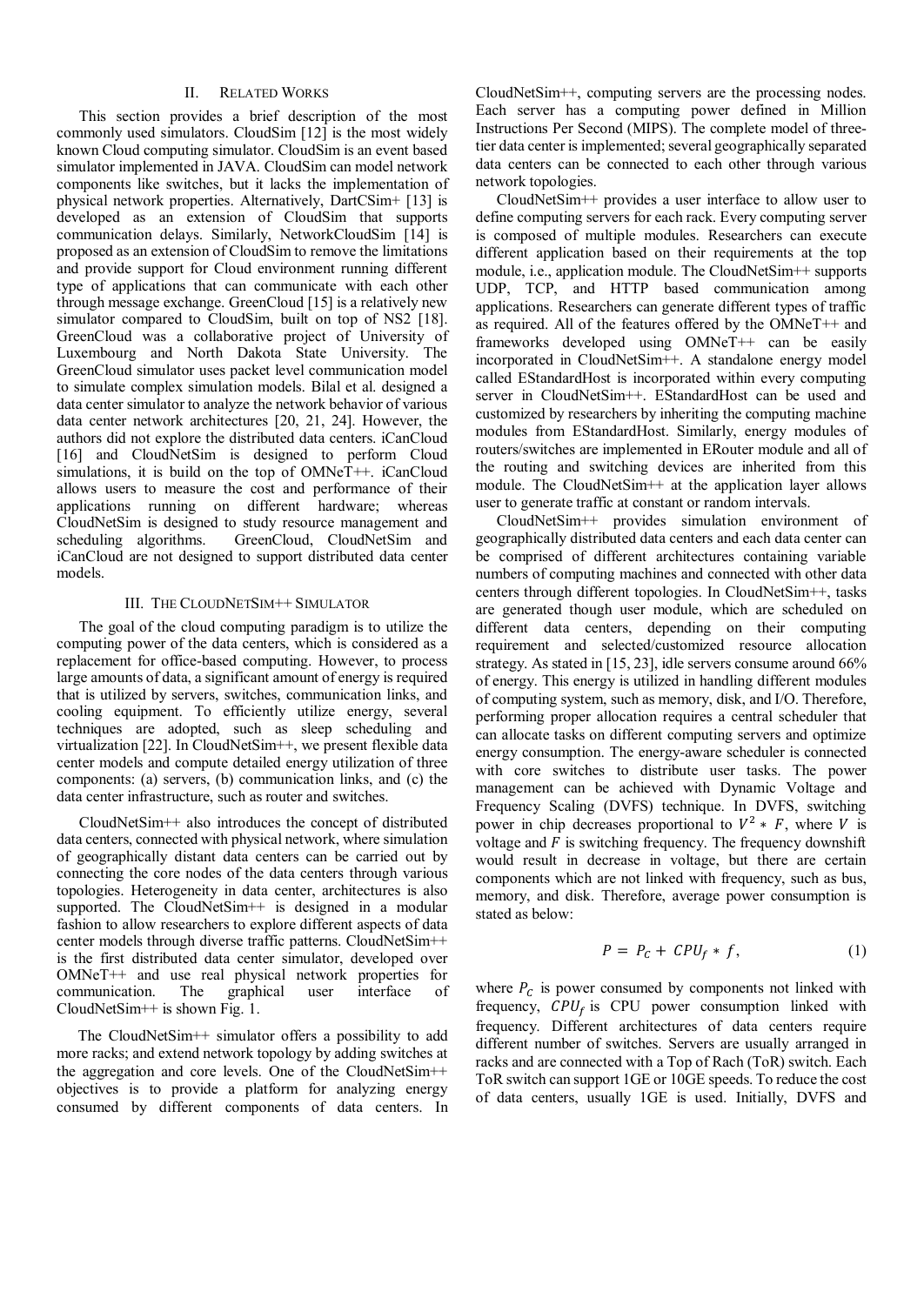Adaptive Link Rate (ALR) were used for power optimization, but this could downgrade the transmission rate [7, 25].

topologies. Currently, the mesh and star topologies are supported. As an extension of our CloudNetSim++, we would



Fig. 1. CloudNetSim++ user interface.

The options for transmission rate that can be utilized within data centers are 10Mbps, 100Mbps, or 1Gbps. As stated in [17] the energy consumed by a switch can be expressed as:

$$
P_{switch} = P_{chassis} + n_{linecard} \cdot P_{linecard}
$$

$$
+ \sum_{i=0}^{R} n_{port,r} \cdot P_r,
$$
 (2)

where  $P_{chassis}$  corresponds to the power consumed by switch hardware,  $P_{linear}$  is the power consumed by line cards, while  $P_r$  is a power consumed by a port operating at a rate r.

Only the last component in Eq. (2) depends on the transmission rate, whereas the rest are independent of the rate. As a result, network switch still consumes significant amount of energy even with no traffic forwarding. This can be prevented by turning off the switch or using a sleep mode technique. The CloudNetSim++ implements the energy consumption model according to Eq. (2).

In CloudNetSim++, we present a distributed data center model where data centers are located at different geographical locations; and each data center may implement a different architecture. In this paper, our focus is on distributed three-tier architecture. CloudNetSim++ provides several options to connect remotely located data centers using a variety of

like to incorporate other data center models, such as BCube [20] and DCell [1] to introduce the concept of distributed energyaware scheduling between dissimilar architectures.

#### IV. PERFORMANCE EVALUATION

In this section, we present a case study of energy-aware distributed data center model simulated in CloudNetSim++. We used two traffic scenarios. The first uses many-to-one node selection traffic patterns to analyze the data center model. In this scenario, the generated tasks are scheduled on a single node. The communication occurs at fixed intervals of time with a constant bit rate. This scenario is used to measure the energy consumption on a single server and related switches with high workload. The second scenario uses random node selection pattern. In this case, the generated tasks are scheduled on randomly selected nodes within a data center. Among geographically distributed data centers, tasks are scheduled through random data center selection process. To analyze the aforementioned scenarios, we used four geographically distributed data centers which are connected through mesh or star topology.

In CloudNetSim++, each node having computation power defined in MIPS. The generated tasks can be heterogeneous in terms of computational requirements. The simulation setup parameters are shown in [Table 1.](#page-3-0) Average packet delay and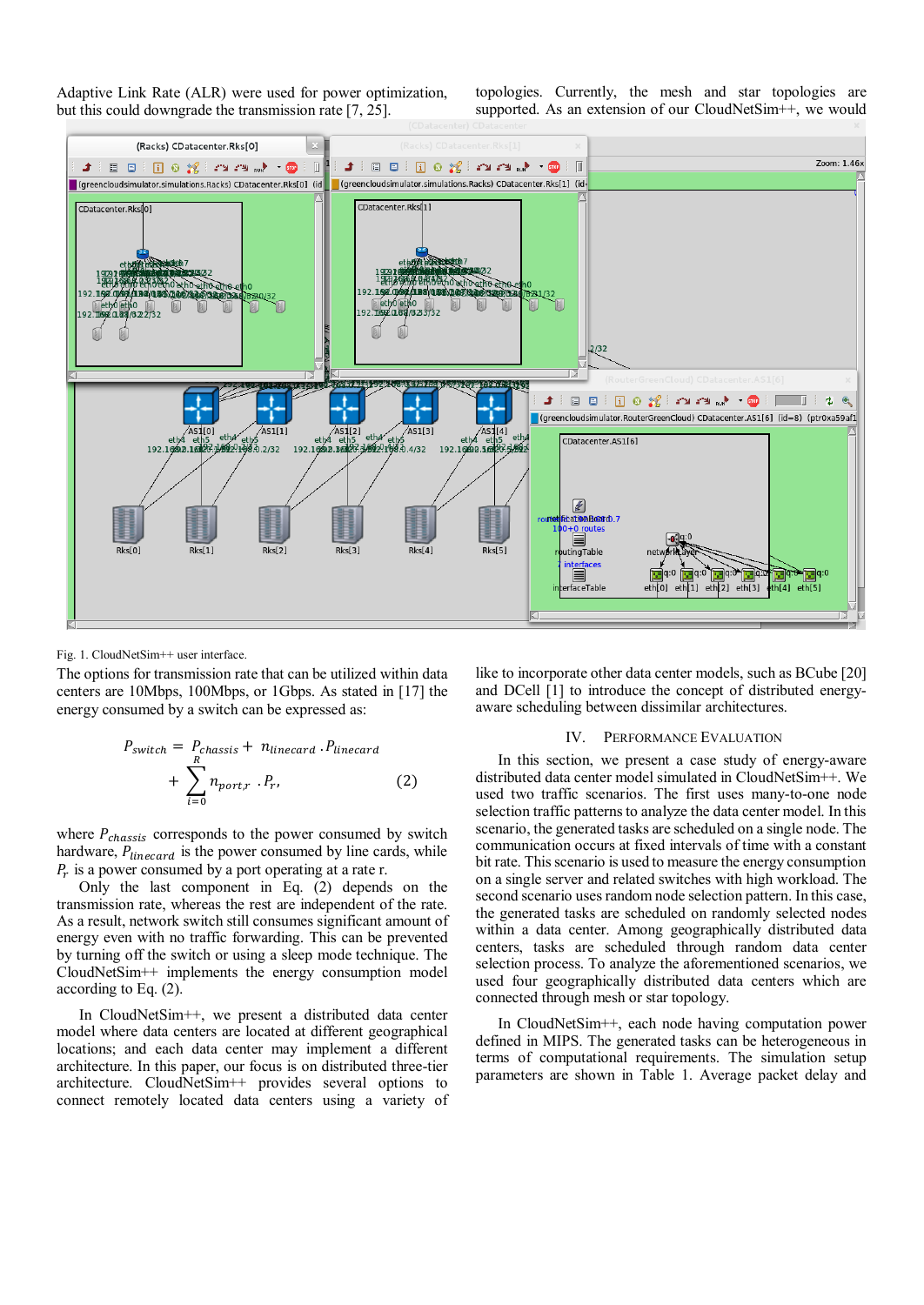network throughput are calculated using equation mentioned in [24] and given below:

$$
\tau_{avg} = \frac{\sum_{j=1}^{n} \tau_j}{n},\tag{3}
$$

where  $\tau_{avg}$  is the average packet delay,  $\tau_j$  is the delay of packet j, n is the number of packets received. Average network throughput is calculated as:

$$
S = \frac{\sum_{i=1}^{n} P_i \cdot \sigma_i}{\sum_{j=1}^{n} \tau_j},\tag{4}
$$

where S is the network throughput,  $\sigma_i$  is the size of the *i*th packet and  $P_i$  is the *i*th packet received.

We measure the energy consumed by servers and switches for the many-to-one traffic scenario. [Fig.](#page-3-1) 2 and [Fig.](#page-3-2) 3 illustrate the energy distribution among geographically distributed data centers, and components of data centers (the energy measured among distributed data centers are based on randomly selected data center. The energy consumption can be improved by incorporating different scheduling schemes).

<span id="page-3-0"></span>Table 1: Simulation setup

|                | <b>Simulation Parameters</b>                     |               |  |
|----------------|--------------------------------------------------|---------------|--|
| S.No           | <b>Parameters</b>                                | Value         |  |
|                | Inter-Data Center (DC) topology                  | Star/Mesh     |  |
| $\overline{2}$ | Intra-DC topology                                | three-tier    |  |
| 3              | Inter-DC link                                    | $100$ -Gbps   |  |
| 4              | Data center to data center link (Bit Error Rate) | $10^{-12}$    |  |
| 5              | Core to aggregate link                           | 10 Gbps       |  |
| 6              | Aggregate to access link                         | 1 Gbps        |  |
| 7              | Access to servers link                           | 1 Gbps        |  |
| 8              | Core to aggregate link (BER)                     | $10^{-12}$    |  |
| 9              | Aggregate to access link (BER)                   | $10^{-12}$    |  |
| 10             | Access link to computing servers (BER)           | $10^{-5}$     |  |
| 11             | Packet size                                      | 1500 bytes    |  |
| 12             | Core nodes                                       | 8             |  |
| 13             | Aggregate nodes                                  | 16            |  |
| 14             | Access nodes                                     | 256           |  |
| 15             | Computing server                                 | $2200 - 9000$ |  |

On average, computing servers consume around 71% of the total energy, whereas the remaining 29% is consumed by other components [16]. We measure the average delay and network throughput for simulation parameters described in Table 1 for: (a) many-to-one traffic scenario and (b) random traffic scenario. [Fig.](#page-3-3) 4 presents the results for the delay measurements, while [Fig.](#page-3-4) [5](#page-3-4) shows the average throughput for varying number of computing servers in a single data center. In many-to-one scenario, network load on communication links may result in congestion and high delays; whereas in random simulation scenario, the traffic generated within data center is distributed more uniformly, as destination nodes are selected randomly. These two scenarios are selected for testing because of the traffic generated in both scenarios follows different routes. The observed throughput of many-to-one scenario is better than in the random scenario. We simulated the distributed data center model in CloudNetSim++ simulator by placing four data centers at distinct locations and connecting them through: **(a)** mesh topology and **(b)** star topology. The average throughput and delay are measured. Results for delay and throughput for manyto-one testing scenario are shown in [Fig.](#page-4-0) 6 and [Fig.](#page-4-1) 7, respectively.



<span id="page-3-1"></span>Fig. 2. Energy consumed at distributed data centers inside CloudNetSim++

The simulation results depict the behavior of distributed data centers connected through star and mesh topology under Manyto-one traffic pattern. It can be observed from [Fig.](#page-4-0) 6 and Fig. 7 that the mesh topology performs better than star topology in terms of the throughput and delay.



<span id="page-3-2"></span>

<span id="page-3-3"></span>

<span id="page-3-4"></span>Fig. 5. Average network throughput for Many-to-one and Random tra**ffi**c scenario.

As the number of nodes is increased, the throughput changes in both of the topologies. In star topology, all of the nodes are connected with central router; whereas in mesh topology each data center is connected with multiple routers. Therefore, provides many alternate paths for communication among data centers.

#### V. CONCULSIONS

In this paper, we presented CloudNetSim++; a simulator for distributed data centers. CloudNetSim++ provides an extensive simulation framework to assist researchers to analyze energy consumption by varying number of nodes and other parameters,